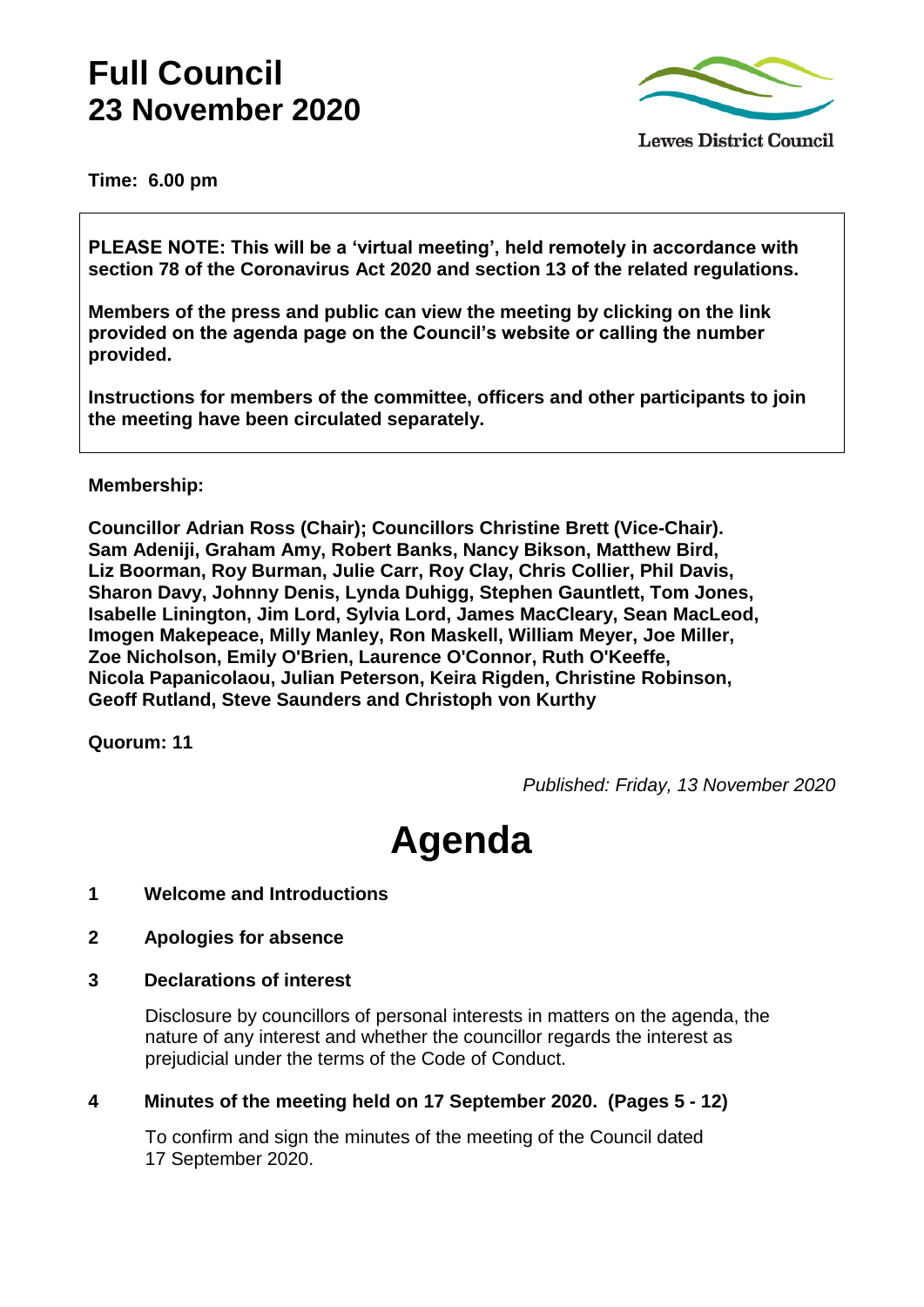#### **5 Announcements. (Pages 13 - 14)**

To receive any announcements from the Chair of the Council, Leader of the Council, Members of the Cabinet or the Chief Executive. A list of the Chair of the Council's engagements since the previous meeting is enclosed.

#### **6 Urgent items**

Items not on the agenda which the Chair of the meeting is of the opinion should be considered as a matter of urgency by reason of special circumstances as defined in Section 100B(4)(b) of the Local Government Act 1972.

#### **7 Questions from members of the public**

To deal with questions which members of the public may wish to put to members of the Cabinet in accordance with Council Procedure Rule 11 (if any).

#### **8 Petitions**

To receive petitions from Councillors or members of the public in accordance with Council Procedure Rule 13 (if any).

#### **9 Urgent decisions taken by the Cabinet or Cabinet members**

In accordance with Policy and Performance Advisory Committee Procedure Rule 17, to receive details of any urgent decisions taken by the Cabinet or Cabinet members since the previous meeting.

#### **10 Designation of Monitoring Officer (Pages 15 - 16)**

Report of the Chief Executive.

#### **11 Review of Polling Districts and Polling Places 2020. (Pages 17 - 56)**

Report of the Head of Elections.

#### **12 Members allowances scheme - Independent Remuneration Panel report. (Pages 57 - 90)**

Report of the Head of Democratic Services and the Independent Remuneration Panel.

#### **13 Recommendations from Cabinet and other council bodies**

#### **(a) Annual treasury management report.** (Pages 91 - 92)

Report of Councillor Nicholson on behalf of the Cabinet. Referred from Cabinet on 24 September 2020.

#### **14 Notices of motion.**

**(a) Motion 1 - To ensure no resident of Lewes District is prevented from voting by any new Voter ID legislation**. (Pages 93 - 94)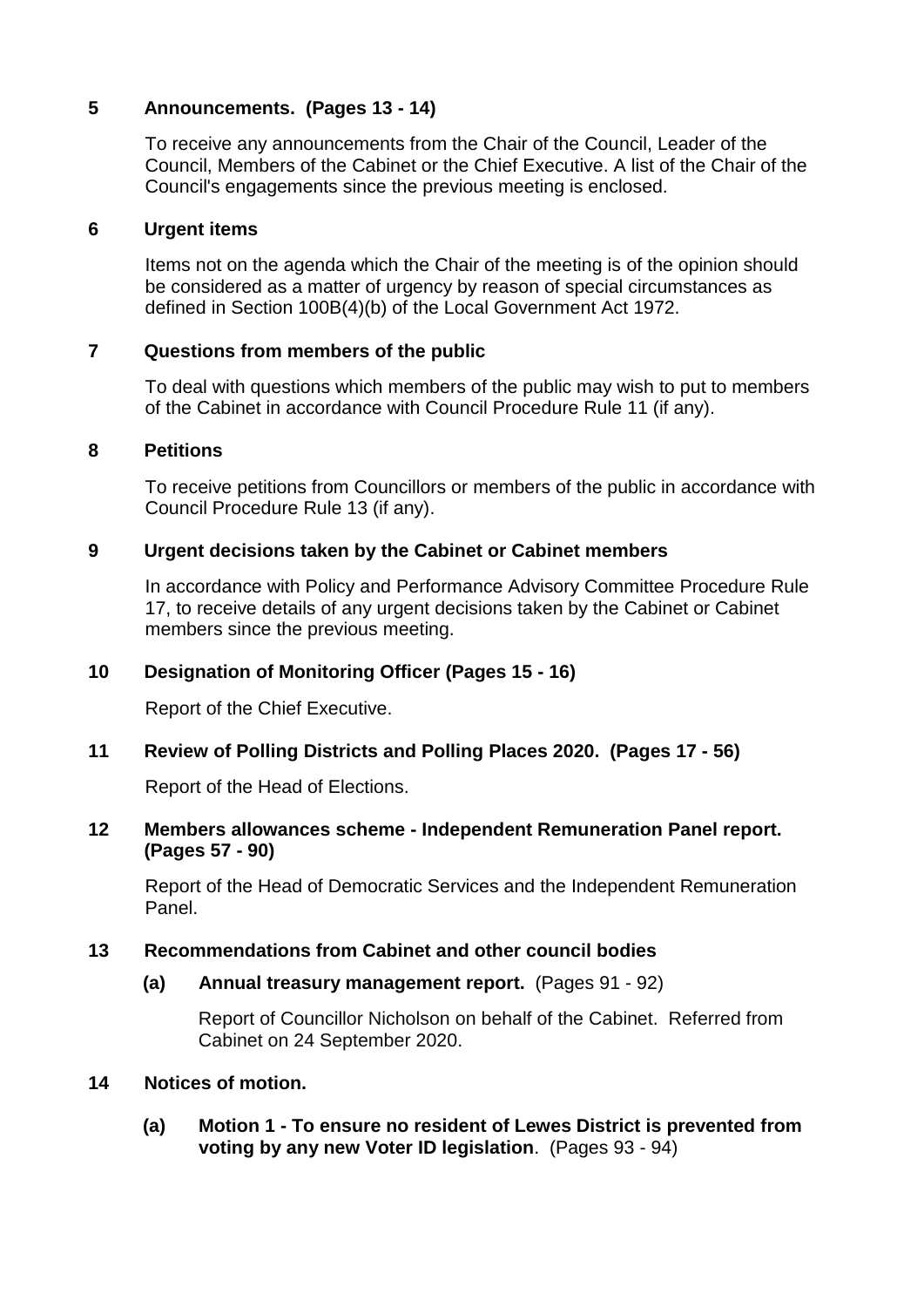To consider a motion submitted by Councillor Collier.

#### **(b) Motion 2 - Government changes to our planning system**. (Pages 95 - 96)

To consider a motion submitted by Councillor Banks.

#### **15 Written questions from Councillors**

To deal with written questions which Councillors may wish to put to the Chair of the Council, a Cabinet Member, Chair of any committee or sub-committee, or Council representative on an external body in accordance with Council Procedure Rule 12 (if any). Any such questions notified to the Head of Democratic Services by 5 pm on 17 November will be circulated in an agenda supplement.

#### **16 Questions to the Leader of the Council.**

To deal with questions (if any) which Councillors may wish to put to the Leader of the Council. It will be at the Leader's discretion to re-direct questions to relevant Members of the Cabinet. A Councillor wishing to raise a question must notify the Chair of the Council by email of the text of the question by **4.45 pm** prior to the commencement of the meeting.

(NB This item is limited to a maximum of 5 questions, with no more than 1 question being asked per councillor. If a question requires a detailed or technical response, the Leader may decide that a written response is more appropriate).

#### **17 Ward issues. (Pages 97 - 98)**

To deal with ward issues which Councillors wish to raise, as notified by 5 pm on 17 November 2020.

One matter has been raised to date by Councillor Gauntlett, in relation to Talland Parade, High Street, Seaford (Planning Application LW/11/132), a copy of which is attached.

#### **18 Reporting back on meetings of outside bodies. (Pages 99 - 100)**

To receive any reports from the Council's representatives who serve on outside bodies in respect of meetings they have attended.

#### **19 Date of the next meeting**

The next meeting is scheduled to take place on 22 February 2021.

## **Information for the public**

#### **Accessibility:**

This agenda and accompanying reports are published on the Council's website in PDF format which means you can use the "read out loud" facility of Adobe Acrobat Reader.